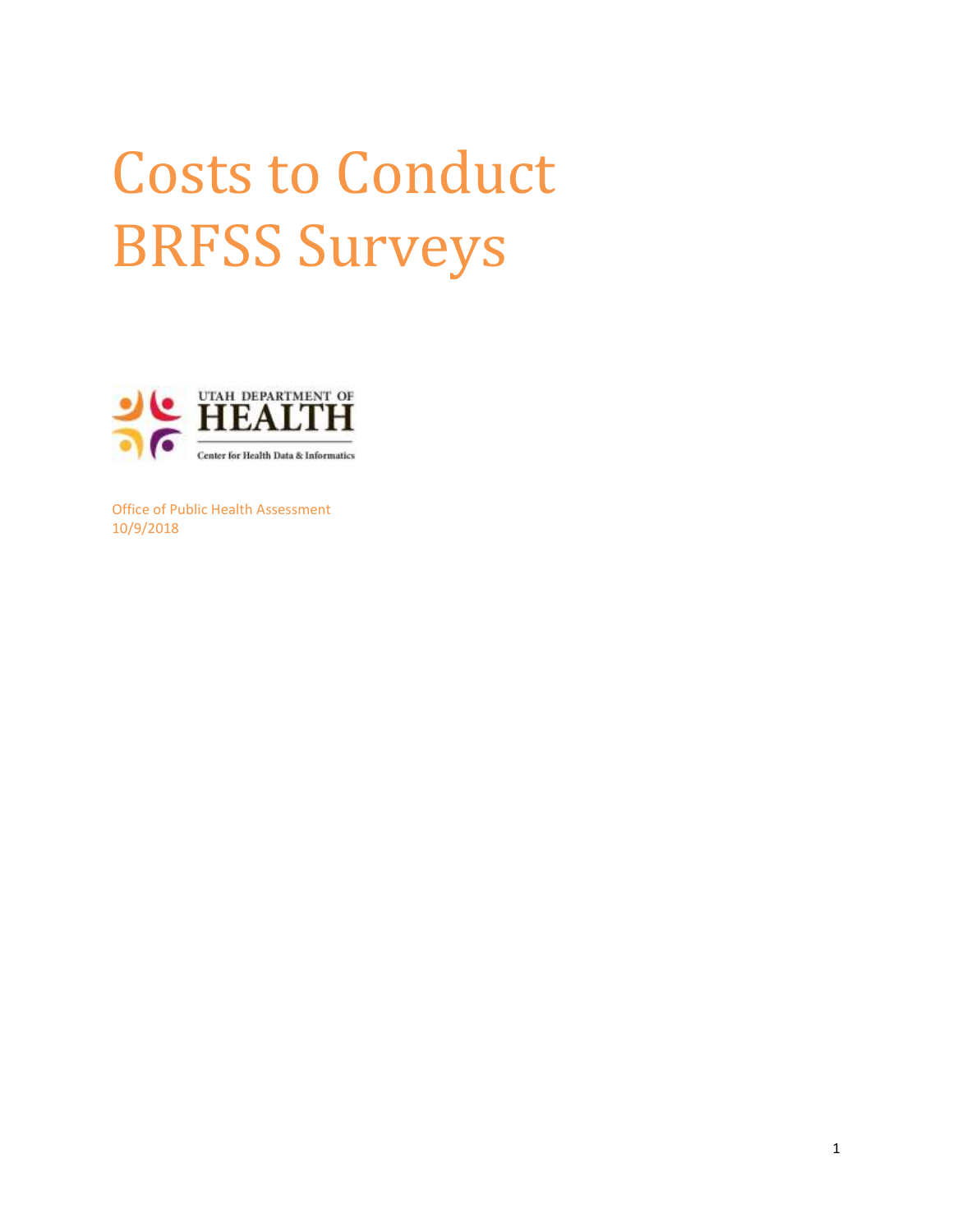| <b>TABLE OF CONTENTS</b>                             |                |
|------------------------------------------------------|----------------|
| <b>Summary of Findings</b>                           | 3              |
| <b>Purpose and Background</b>                        | 3              |
| <b>Methodology and Results</b>                       | 4              |
| Calculating UDOH Survey Center Costs                 | 4              |
| Process to obtain cost comparisons for other vendors | 5              |
| Information from Other State Coordinators            | 5              |
| Cost Estimates from Survey Vendors                   | 5              |
| <b>Discussion</b>                                    | $\overline{7}$ |
| <b>Conclusion and Recommendation</b>                 | 8              |
| <b>Appendices</b>                                    | 9              |
| Detail Information on Cost Estimation                | 9              |
| Detail information from other state Coordinators     | 10             |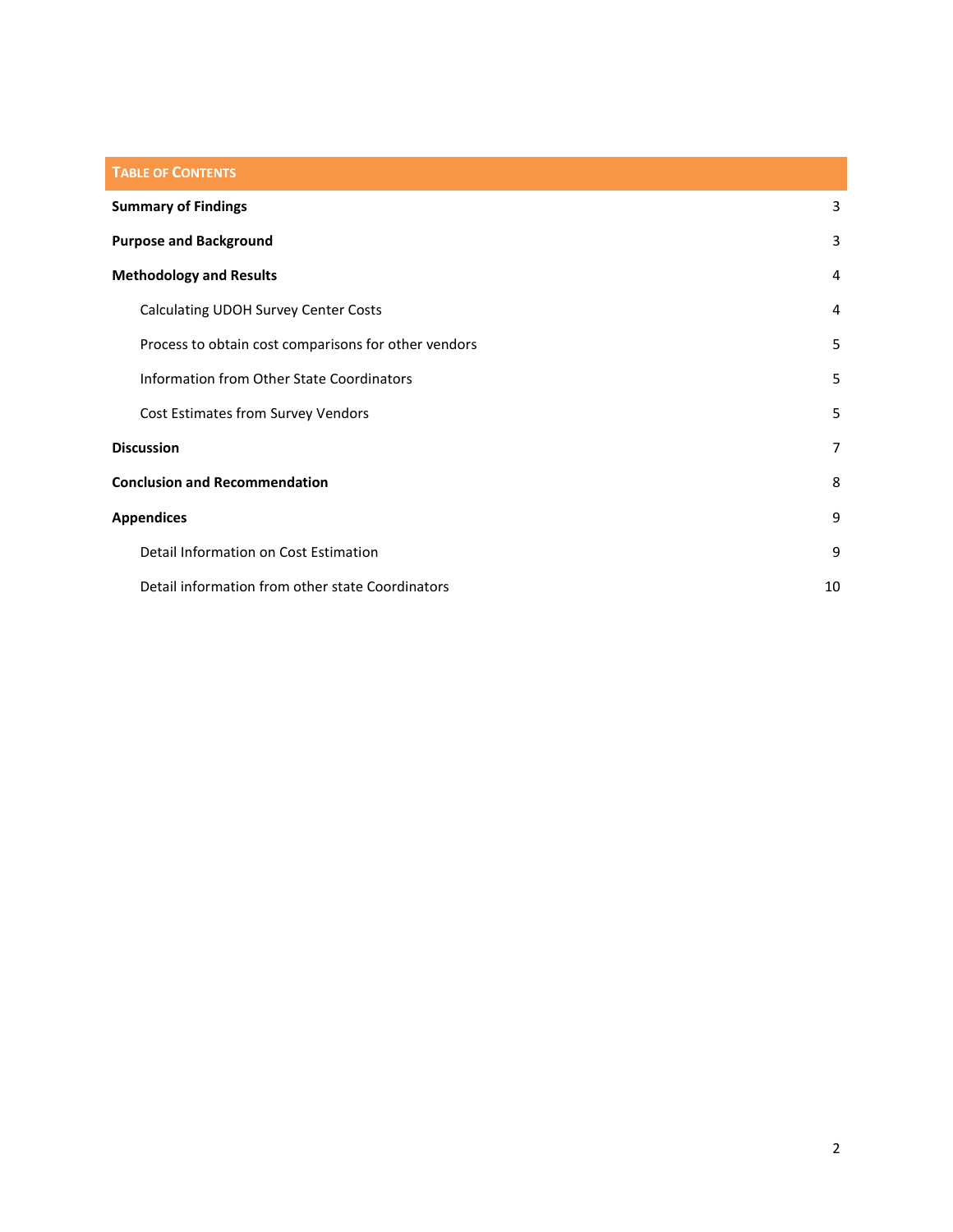## <span id="page-2-0"></span>**SUMMARY OF FINDINGS**

The Utah Department of Health Office of Public Health Assessment conducted an assessment to determine if retaining an in-house survey data collection center remained the most efficient and effective method to collect survey data or if they should consider outsourcing data collection.

Other state and territory costs were solicited as well as quotes from national and local survey vendors and compared to UDOH costs per completed Behavioral Risk Factor Surveillance System survey. UDOH costs are the lowest of states reporting and lower than all experienced vendor quotes.

At this time, retaining the in-house survey center appears to be the most effective and efficient method for meeting UDOH required data collection needs. Outsourcing would likely result in higher costs and greater risk to the agency if the vendor was not able to sustain data collection.

## <span id="page-2-1"></span>**PURPOSE AND BACKGROUND**

The Behavioral Risk Factor Surveillance System (BRFSS) was developed by the Centers for Disease Control and Prevention (CDC) in the early 1980s to provide surveillance data on health behavior and chronic disease. The Utah Department of Health (UDOH) has collected BRFSS data since its inception in 1984. This data provides Utah with the information needed to take public action that aims to reduce the social and financial costs associated with chronic disease.

The BRFSS is utilized extensively within UDOH and throughout the state health system in the following ways:

- Provides state and local information on health topics not available through other data systems for evaluation, trend and outcome monitoring, policy decision making, prevention and intervention planning, research, needs assessments, strength and gap analysis, and follow-up.
- Makes available questions that have already been pilot tested by the CDC.
- Allows for comparison with other states and counties.
- Gives opportunities for UDOH and partner agencies to add questions that are of local interest to the survey for defined time periods and have access to the associated demographics questions without extra cost.
- Provides for the ability to call back respondents for follow-up survey studies (for example, asthma and smoker call back studies).
- Allows for information to be broken down geographically or by different populations such as age, gender, race or ethnicity due to maintaining a large sample size (12,500).
- Affords access of data to the public for use at the UDOH Indicator Based Information System website ibis.health.utah.gov

Currently 53-54 states and territories participate in the BRFSS each year. Six states and one territory run in-house survey centers to collect the information; the remaining states and territories utilize state or national vendors. All survey centers, whether state-run or national, must follow CDC data collection protocols.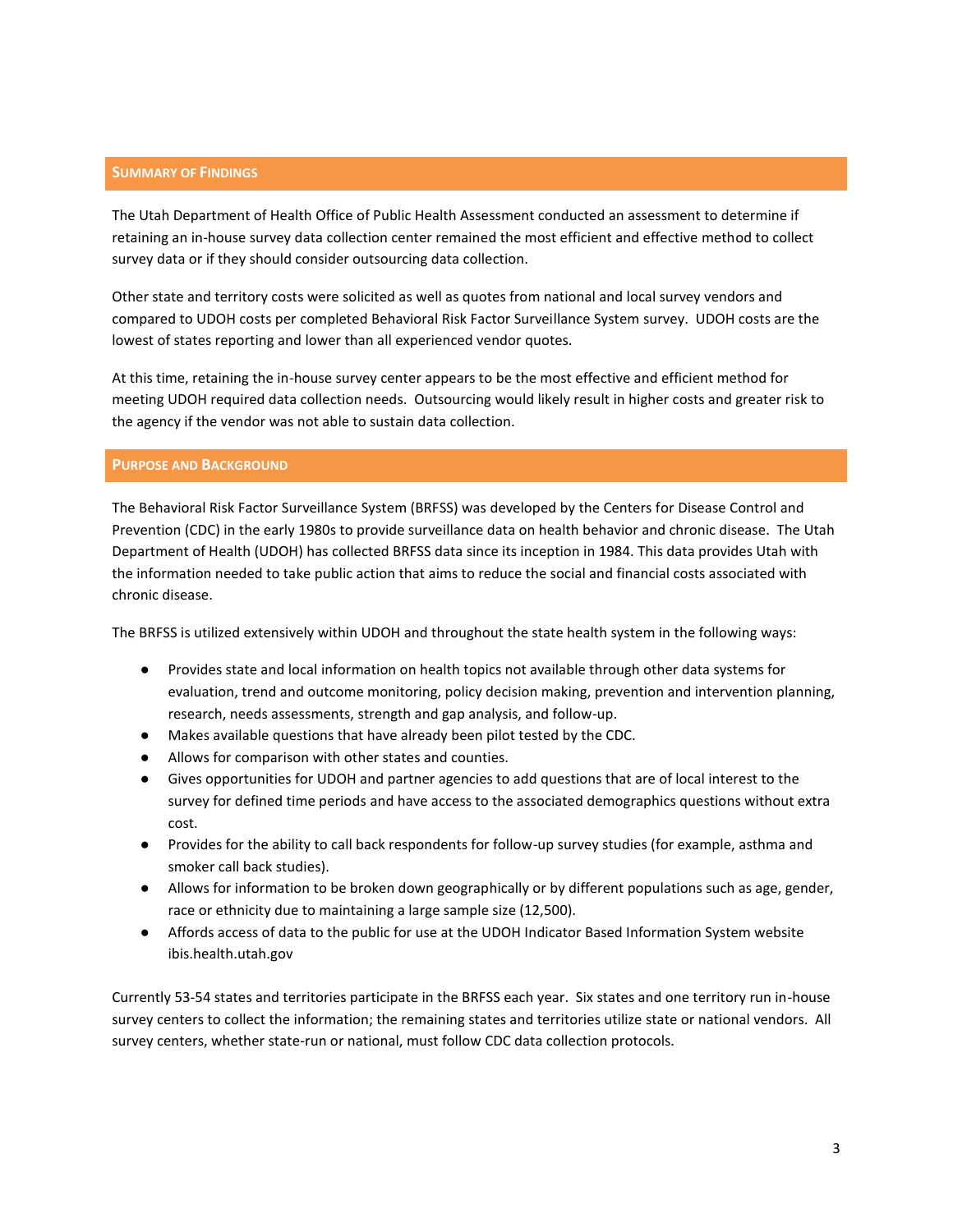The Office of Public Health Assessment (OPHA) completed this analysis to assess cost effectiveness of maintaining an in-house survey center to conduct the annual BRFSS along with other UDOH surveys, including annual Asthma Call Back, annual Smoker Call Back, and ad-hoc surveys as requested.

#### <span id="page-3-0"></span>**METHODOLOGY AND RESULTS**

## <span id="page-3-1"></span>CALCULATING UDOH SURVEY CENTER COSTS

Calculating exact costs for a particular survey can be challenging as the Survey Center conducts multiple surveys at any one time; funding streams and data collection have different overlapping time frames; and there are multiple components that can be included or excluded. Comparing costs with other states or vendors can also be complicated as different states have different methods of calculating their costs and/or may include different components in the work they contract out to vendors. The cost estimation methodology utilized was designed to maximize comparability and provide enough information to determine whether to outsource data collection in the future.

State funding is tracked on a state fiscal year basis, however, federal funding streams that currently help support a portion of the Survey Center costs are on different cycles, some being federal fiscal year (October 1 through September 30) and others on a different time frame. BRFSS grant funding is typically split into a base award in approximately April and sometimes a supplemental grant awarded between July and September, both to be spent by the end of March of the following year.

To estimate 2017 BRFSS costs, the OPHA used the following methodology. Costs from FY2017 were used as that was the easiest year timeframe to calculate because it corresponds to how the state tracks costs. Data collections for the 2017 calendar year were used for completed survey counts. Although these timeframes are not consistent, because they are both overlapping annual figures, it was felt they would provide the most accuracy in estimations.

Total Survey Center costs were calculated including and excluding the BRFSS coordinator position. The BRFSS coordinator position would be required even if the Survey Center calling was contracted out in order to manage the grant, act as the data steward for UDOH, and facilitate use of the data by UDOH programs. These costs were also excluded to be more comparable to costs received from other states for comparison (see section below on other state costs). Interviewer time was analyzed to assess proportion of time spent on different surveys (in 2017, this included BRFSS, Asthma Call Back, Smoker Call Back, and a Traumatic Brain Injury survey). These proportions were then applied to the funding to estimate costs for each survey. During 2017, interviewers spent approximately 89% of their time on BRFSS surveys and the remainder of their time on other surveys.

Cost per complete estimates were then calculated by dividing estimated funding for the BRFSS survey (excluding the BRFSS coordinator position) with the total BRFSS completes for the year. This calculation yielded cost estimates of \$37.59 for all surveys and \$43.50 for the BRFSS survey. Costs for cell phone are lower at approximately \$40.30, and costs for landline higher at \$56.49. The higher cost for the BRFSS survey is due to it being a longer survey and thus taking more interviewer time to conduct. Landline surveys require 15 attempts to reach a respondent before giving up on a respondent, while cell phone surveys only require eight. Additionally, in 2017 landline surveys lasted approximately 2 minutes longer than cell phone surveys. The landline and cellphone breakout were completed in order to compare with states and vendors who give different cost estimates for these two categories. Detailed figures related to these estimation calculations are in the appendix.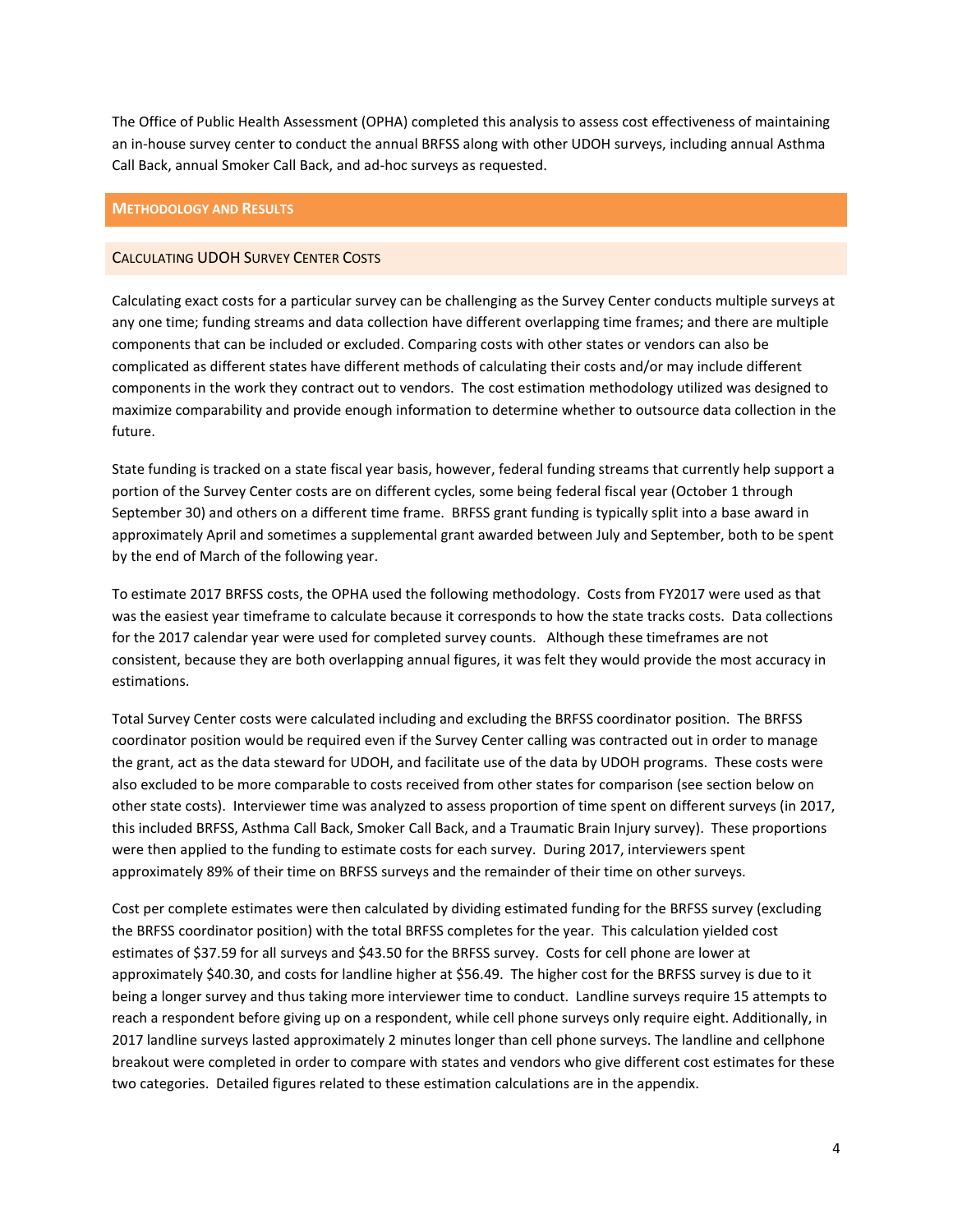#### <span id="page-4-0"></span>PROCESS TO OBTAIN COST COMPARISONS FOR OTHER VENDORS

The OPHA originally thought it could issue a Request for Information (RFI) to obtain vendor quotes for cost comparisons for the BRFSS survey. Utah code 63G-6a-409 (3) (a) (i), however, prohibits utilizing this mechanism to solicit cost, pricing, or rate information. Consultation with the State of Utah Division of Purchasing yielded two options to obtain the cost information: (1) asking states what they pay and (2) asking vendors if they would provide a quote. Other mechanisms such as Invitations for Bid (IFB) or Requests for Proposals (RFP) were to be utilized only if planning to make an award. Results of these two approaches are outlined below.

#### <span id="page-4-1"></span>INFORMATION FROM OTHER STATE COORDINATORS

The OPHA sent requests to other state BRFSS coordinators regarding information about their costs per complete for BRFSS surveys. To date, eighteen states have provided costs. These states' costs for completed surveys range from a low of \$40 to a high of \$102 across both landline and cell phone. When looking at combined rates across both landline and cell phone, no other state reporting had lower costs than Utah (low \$43.50, high \$99.25)<sup>1</sup>. Seven other states also have an in-house survey center including Colorado, Kansas, North Carolina, Oklahoma, Puerto Rico, New Mexico, and West Virginia. Information on reported costs are in the appendix.



#### <span id="page-4-2"></span>COST ESTIMATES FROM SURVEY VENDORS

 $\overline{a}$ 

Nineteen national survey vendors were identified from a list provided by the Centers for Disease Control and Prevention of all vendors currently conducting states' BRFSS survey. Additionally, five local survey vendors were

 $1$  If states did not provide a combined rate then one was calculated either by using the ratio of cell to landline, if provided, or averaging across landline and cell phone. Some states only provided a combined rate.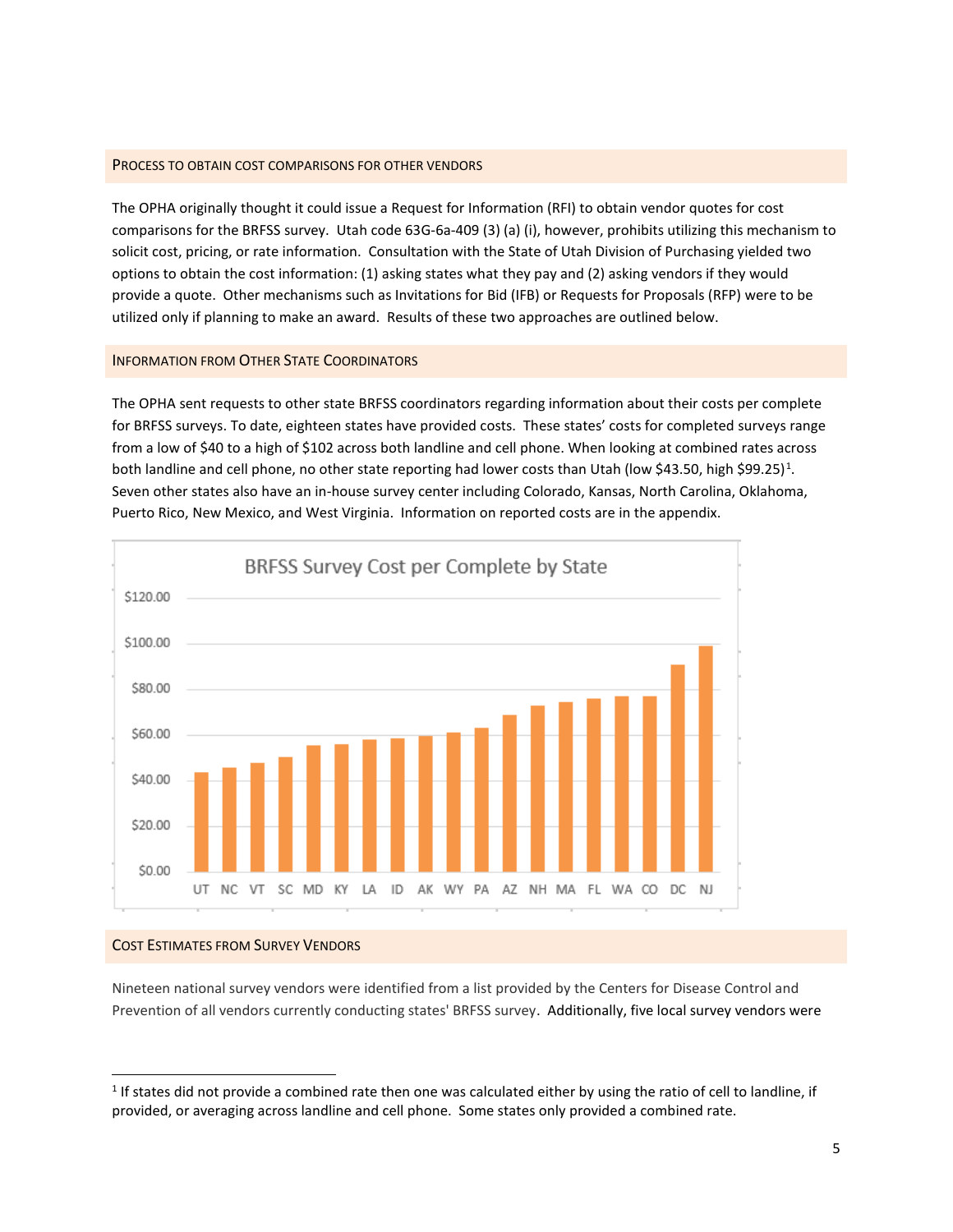identified. An email requesting cost estimates was sent to all national vendors on 7-11-2018 and local vendors on 8-1-2018 with the following specifications.

*The Utah Department of Health Survey Center is currently obtaining cost estimates to program the instrument, order sample, collect 10,200 completes, and process/submit the data for the Utah 2019 BRFSS survey. The BRFSS contains 3 sections: core, optional modules and state added questions.* 

*For more information about the Behavioral Risk Factor Surveillance Survey - <https://www.cdc.gov/brfss/index.html> Of particular interest - [https://www.cdc.gov/brfss/data\\_documentation/pdf/UserguideJune2013.pdf](https://www.cdc.gov/brfss/data_documentation/pdf/UserguideJune2013.pdf)*

*Please include the following considerations:*

- *All required questions to be asked are correctly placed in the questionnaire flow*
- *Spanish translation will be provided by us*
- *Spanish questionnaire will be included in the programming for all questions*
- *A configuration file must be compiled.*
- *Unobtrusive monitoring based on best practice and recommendation from the CDC*
- *Calling attempts and calling occasions based on best practice and recommendation from the CDC*
- *All response categories accurately match the hardcopy questionnaire*
- *All skips are functioning as indicated in the hardcopy questionnaire*
- *An annual response rate of no lower than 56%*
- *An annual partial complete rate of no greater than 6% of completes*
- *Responsible for quarterly and annual sample ordering*
- *Follow up on final disposition code changes, zip code or region changes as directed through feedback from the CDC*
- *The sample is based on 13 stratums*
- *There are 2 paths to the questionnaire 50/50*
- *The sample completes will be 80% cell phone 20% land line*
- *It will likely be about a 28-minute survey*
- *For 2018, CP is averaging 1 complete per hour and LL is averaging .7 complete per hour.*
- *No advance letters, no asthma for the cost estimate*

Reminder emails and calls started on 8-8-2018 for national vendors and 8-13-2018 for local vendors. The last written or phone communication with them was on 9-25-2018. The last cost estimate was received on 9-23-2018.

Six national vendors and one local vendor provided cost estimates. Eight national vendors stated they did not have the capacity to take on additional work at this time, and five either stated they would not be providing an estimate or failed to respond to multiple requests. One national vendor closed last year resulting in a need for states utilizing that vendor to quickly replace them, which may have contributed to the lack of capacity for some vendors. Of the local vendors, two stated it did not fit with their work and two did not respond.

Of the national vendors, all had total costs that are higher than what Utah currently pays. The local vendor that responded had a much lower rate, however, this vendor has no experience with the national BRFSS survey and consequently may not have accounted for all requirements when it bid. The CDC and their contractor that supports BRFSS work indicated that there was another new vendor recently that similarly underbid and was forced to close work in that state shortly after beginning its annual BRFSS survey.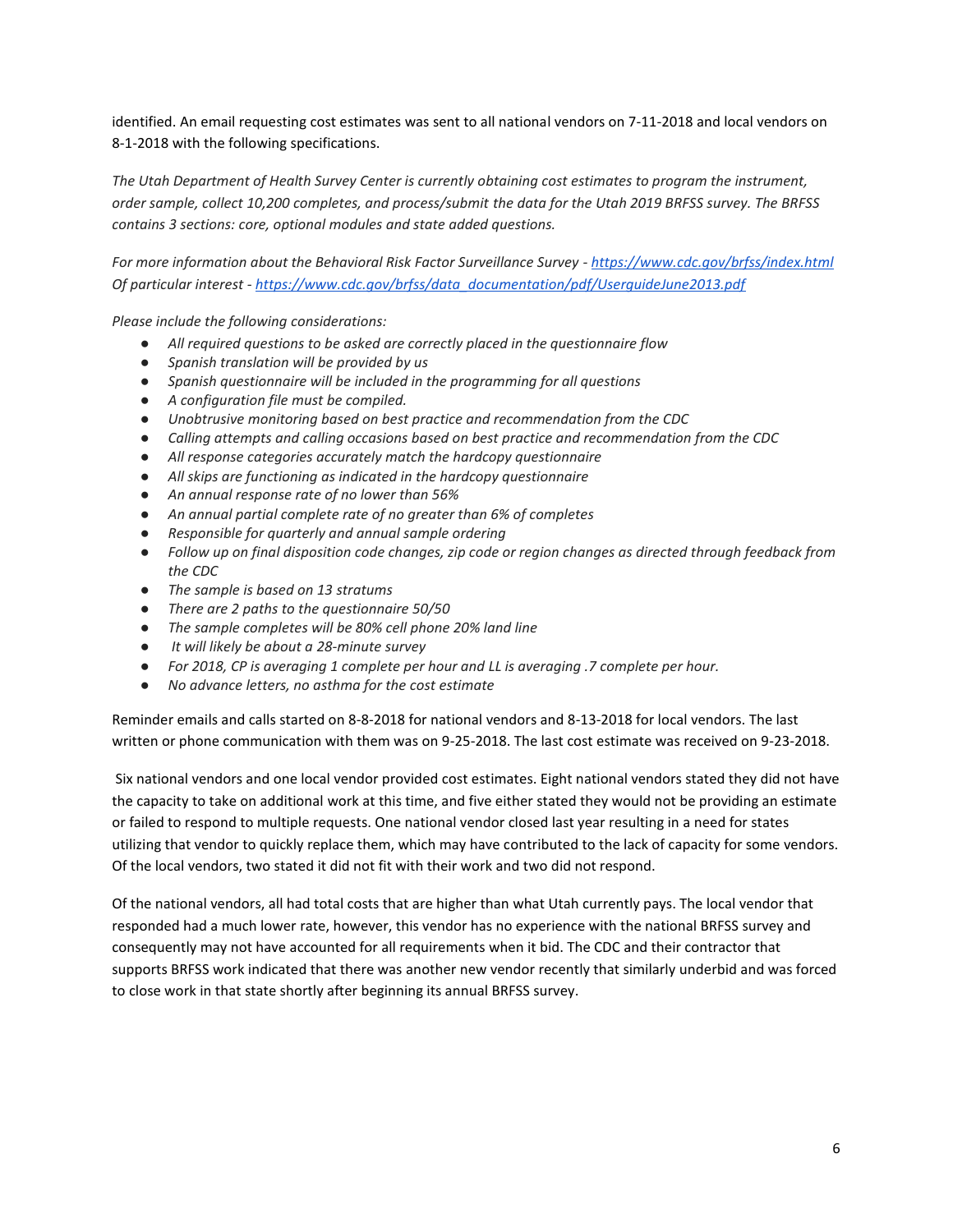

^Lighthouse has no BRFSS experience and may have underestimated

# <span id="page-6-0"></span>**DISCUSSION**

There are several considerations to take into account in deciding whether to retain an in-house survey center to meet UDOH surveillance needs versus switching to contract with an outside vendor.

Arguments for contracting:

● Potentially less complicated for state staff

Arguments against contracting:

- It appears that there are few to no options that can conduct the BRFSS survey for a lower cost, this may be due to most vendors operating for profit, whereas the UDOH Survey Center does not.
- The only vendor with lower costs has no BRFSS experience. Other states engaging such vendors had difficulty as the vendors were not able to maintain the lower cost and/or stopped their contract. Moving to a vendor that may not be able to sustain the program would involve a high level of risk including potential loss of critical required data, time, and money.
- UDOH programs have advocated for keeping the internal UDOH survey center as it can quickly address their needs, keep them informed of changes and progress, and has been less expensive for them that when they worked with external vendors.
- The UDOH Survey Center has one of the highest BRFSS response rates in the country (in 2017, fourth out of 53 states), an indication of efficiency and quality of staff. (Note that willingness of Utahns to participate in a phone survey may also contribute).
- Higher costs from external vendors would reduce the number of completed surveys UDOH could afford to collect, which would reduce the ability to break out the data by smaller subpopulations such as race, age group, and geographic subareas.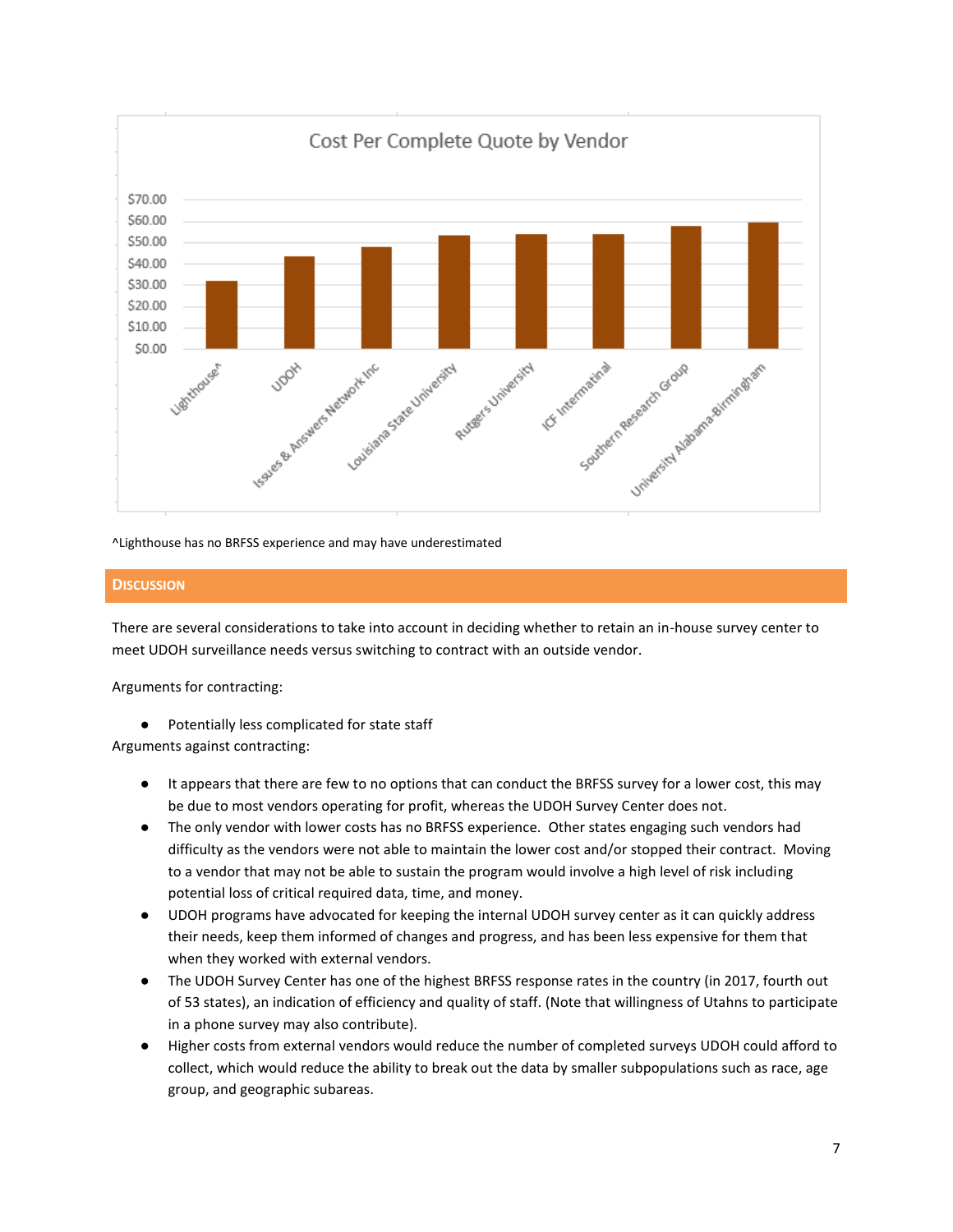Neutral considerations:

- Closing the UDOH Survey Center would eliminate several positions at UDOH. Unless a local vendor won the award, the jobs would move out of Utah.
- There is a large amount of oversight needed for internal survey staff, however, there would still need to be monitoring if there was an outside vendor to assess compliance with CDC protocols, data quality, timeliness, productivity, and response rates.

This assessment has focused on cost, however, quality and effectiveness are also important. The UDOH Survey center has maintained one of the highest BRFSS response rates nationally. The year with the lowest response rate was when part of the year was contracted out (2013).

| Year                          | 2009           | 2010  | 2011  | 2012  | 2013  | 2014  | 2015         | 2016  | 2017  |
|-------------------------------|----------------|-------|-------|-------|-------|-------|--------------|-------|-------|
| <b>Total</b><br>Participating | 54             | 54    | 53    | 53    | 53    | 53    | 53           | 54    | 53    |
| <b>National</b><br>Average    | 54.1%          | 55.1% | 49.0% | 46.0% | 45.3  | 45.8% | 47.1%        | 47.0% | 44.9% |
| <b>Utah</b>                   | 66.6%          | 64.6% | 55.2% | 54.1% | 49.3% | 53.8% | 61.1%        | 58.4% | 56.4% |
| <b>Ut Rank</b>                | $\overline{4}$ | 9     | 10    | 10    | $17*$ | 11    | $\mathbf{1}$ | 4     | 4     |

\*In 2013, three months of data collection were contracted out, which dropped our response rates

# <span id="page-7-0"></span>**CONCLUSION AND RECOMMENDATION**

At this time, there does not seem to be any compelling reason to outsource data collection for the BRFSS survey data. External vendors with BRFSS experience are more costly and may not be as responsive to the needs of UDOH programs. It is recommended to retain the Survey Center in house for now, but to review this decision every 3-5 years to determine if it remains the most effective and efficient method.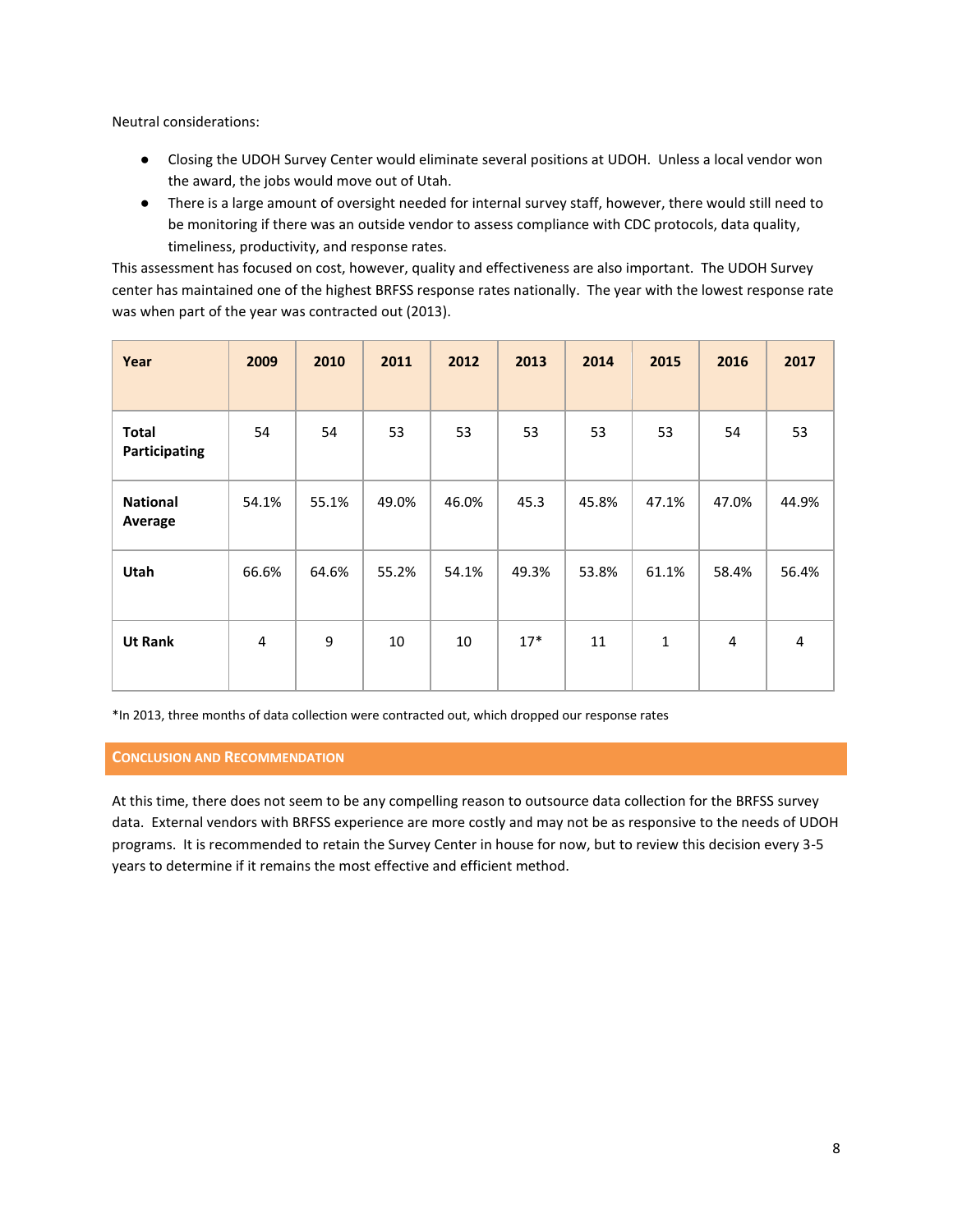# <span id="page-8-0"></span>**APPENDICES**

# <span id="page-8-1"></span>DETAIL INFORMATION ON COST ESTIMATION

| <b>FY2017 PROJECTED BUDGET NUMBERS</b> | Costs              |                  |                                                   |
|----------------------------------------|--------------------|------------------|---------------------------------------------------|
| <b>Funding Stream</b>                  | <b>All Surveys</b> | BRFSS Only*      | <b>Notes</b>                                      |
| 1623                                   | \$106,200.00       |                  | State general fund                                |
| 1623                                   | Ŝ.<br>59,700.00    |                  | <b>Medicaid Match</b>                             |
| 1627                                   | \$25,000.00        |                  | <b>Prevention Block Grant funds</b>               |
| 1628                                   | \$266,700.00       |                  | CDC BRFSS federal grant                           |
| 1629                                   | \$234,000.00       |                  | State added questions, smoker, adhoc funds        |
| <b>Total</b>                           | \$691,600.00       | Ś.<br>615,524.00 |                                                   |
| minus BRFSS Coordinator Costs          | \$105,235.24       |                  |                                                   |
| <b>Total minus coordinator</b>         | \$586,364.76       | Ś<br>521,864.64  |                                                   |
|                                        |                    |                  |                                                   |
| <b>CY2017 SURVEY COMPLETES</b>         | Count              | Count            |                                                   |
|                                        |                    |                  | Through December 2017 including 2016              |
| <b>BRFSS Completes</b>                 | 11997              |                  | 11997 carryover, from SC Monthly Reports for 2016 |
|                                        |                    |                  | and 2017                                          |
| <b>Smoker Completes</b>                | 2074               |                  |                                                   |
| Asthma Completes                       | 523                |                  |                                                   |
| <b>TBI</b>                             | 1003               |                  |                                                   |
| <b>Total Completes</b>                 | 15597              |                  |                                                   |
|                                        |                    |                  |                                                   |
| <b>COST PER COMPLETES</b>              | All Surveys        | <b>BRFSS</b>     |                                                   |
| Cost per complete including BRFSS      |                    |                  |                                                   |
| Coordinator                            | \$<br>44.34        | -\$<br>51.31     |                                                   |
| Cost per complete excluding BRFSS      |                    |                  | BRFSS cell phone: \$40.30                         |
| Coordinator                            | \$<br>37.59        | -Ŝ               | 43.50 BRFSS landline: \$56.49                     |

\*BRFSS Only calculated based on 89% of interviewer time spent on BRFSS versus other surveys